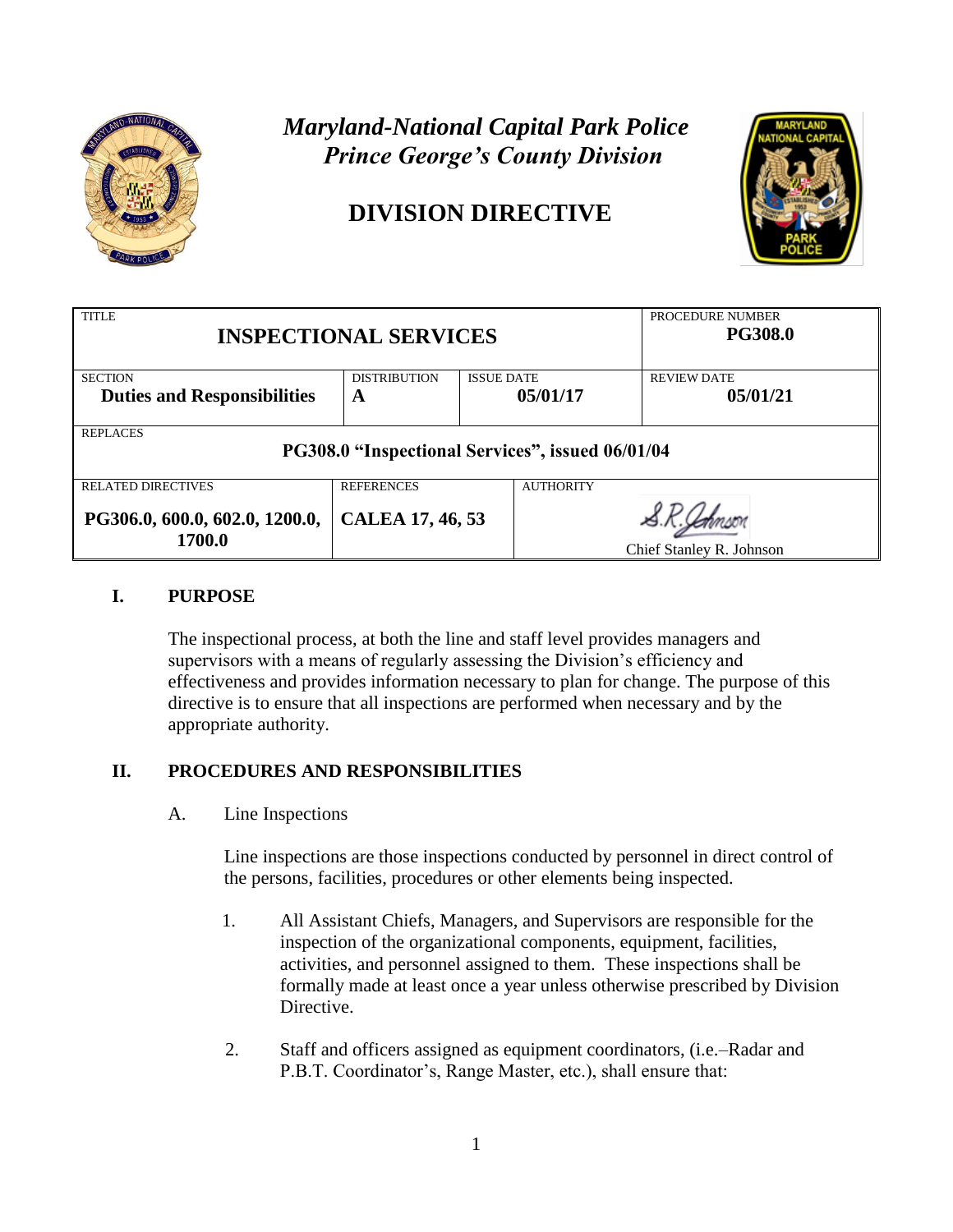- a. Equipment that is not properly used and required records of use, (including signing equipment out for use), by staff or officer shall be reported to the appropriate supervisor and/or Assistant Chief or designee.
- b. These reports will be in memorandum form and a copy maintained in the files of the coordinator for one year.
- 3. All formal inspections, as required in any Division Directive, shall be conducted in the manner and frequency prescribed in the appropriate individual directive.
- 4. All formal inspections and all deficiencies shall be documented for future reference. Documentation will normally be on the Division's Inspection Forms, although a memorandum may be used in some circumstances.
	- a. Assistant Chiefs/Managers/Supervisors may also make informal inspections of facilities, property, equipment, activities and officer appearance at any time.
	- b. All inspection reports of any kind shall be distributed to: the affected officer/supervisor, Managers, Assistant Chiefs and Division Chief.
- 5. Correction of inspectional failures are the responsibility of the appropriate Assistant Chief. Corrections shall be made within 30 days of the date of the inspection and documented in the same manner as the original inspection.
- 6. The Accreditation Manager shall ensure that periodic reports, reviews, and other activities mandated by applicable accreditation standards are accomplished. The failure to submit required reports, reviews, etc., by the appropriate person shall be reported to the Park Police Division Chief who shall take the appropriate action to ensure compliance.
- B. Staff Inspections
	- 1. The organization and function of the Audits and Staff Inspections Process was established by the Park Police Division Chief. Authority to carry out this function was given to the Office of Accountability and Oversight of the Office of Division Chief. The Office of Accountability and Oversight will promote standards of excellence throughout the Division by conducting Staff Inspections every six months. They will ensure that personnel and material are being utilized properly and that Division policy is adequate and is being followed. During the staff inspection process the Office of Accountability and Oversight will inspect all facilities within the Park Police bringing to light problem areas so that corrective action may be instituted and completed. Additionally, they are to determine the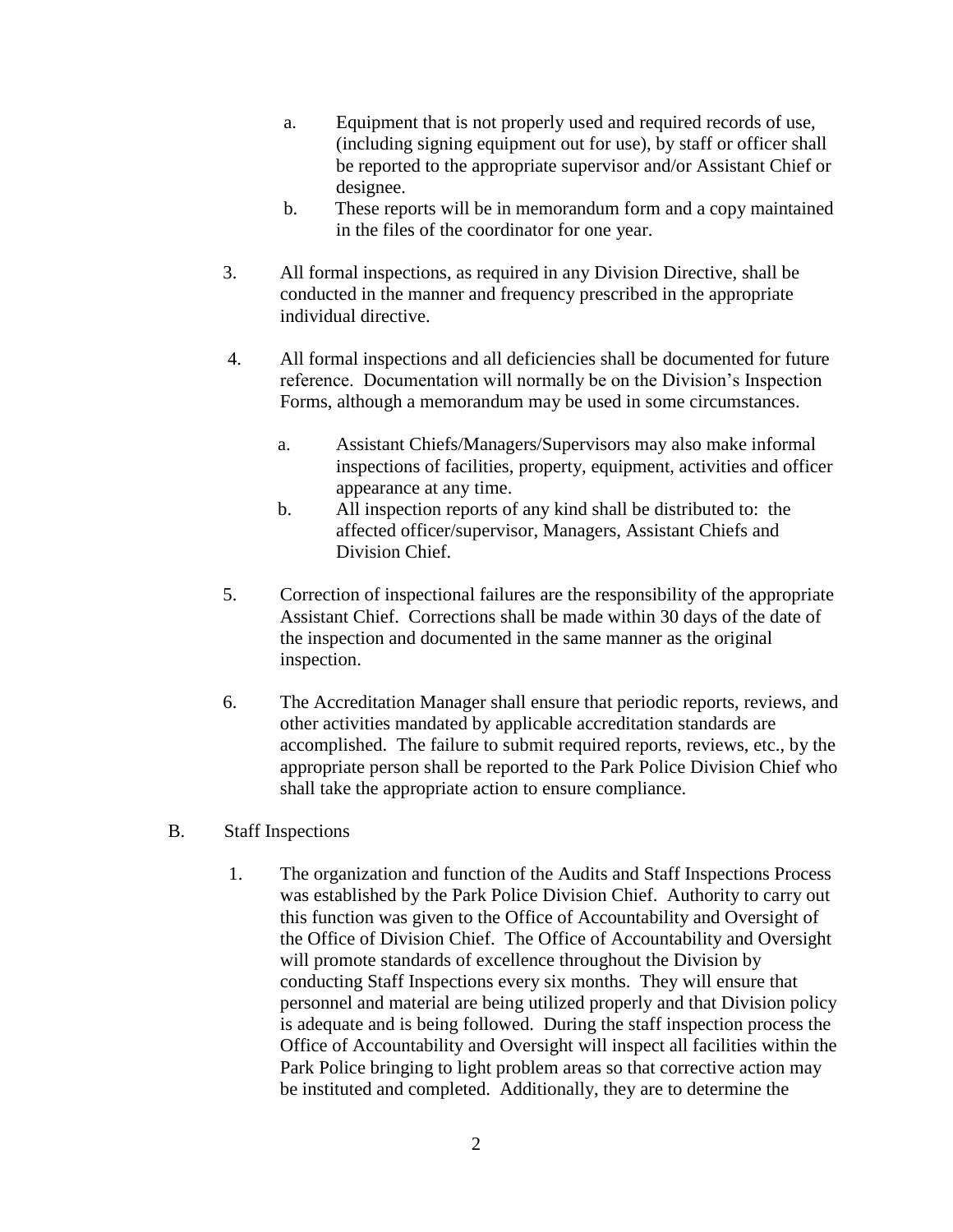Division's state of readiness and adherence to Division rules, regulations, and procedures. These inspections are outside normal supervisory "line" inspection procedures and chain of command.

- 2. Staff inspections shall always be announced in advance.
- 3. All staff inspections will be documented, either on the Inspection Forms or by memorandum. Audit/Inspection reports will be submitted directly to the Park Police Division Chief and Assistant Chiefs.
- 4. Members of the Office of Accountability and Oversight have no line authority over members of the Division, and will operate exclusively as Staff Officers. They will not give orders, except under circumstances where their failure to do so immediately might jeopardize the Division's reputation or the accomplishment of its mission.
- 5. Correction of inspectional failures are the responsibility of the supervisor in charge of the item, office, or person that failed the inspection. Corrections shall be made within 30 days of the date of the inspection, documented by memorandum and distributed as in Section II. B. 3. above with a copy to the Office of Accountability and Oversight/Manager who conducted the inspection.
	- a. The Office of Accountability and Oversight/Manager shall ensure that appropriate re-inspections are made in a timely manner to verify corrections.

#### **III. FREQUENCY OF INSPECTIONS**

A. All line inspections shall be made according to the below listed schedule, however, this does not preclude more frequent inspections. Audit/Staff Inspections conducted by personnel of the Office of Accountability and Oversight will be conducted every six months. Supervisors should be aware constantly of the condition of officer's uniforms and their equipment. If a deficiency is observed, action to correct it should be taken immediately.

|             | <b>ITEM:</b>        | <b>FREQUENCY:</b>                                         | TOU               |
|-------------|---------------------|-----------------------------------------------------------|-------------------|
| 1.          | PERSONNEL:          |                                                           |                   |
|             | Personal appearance | Weekly (Informal)<br>Monthly (Formal)                     | A11<br>A11        |
|             | Uniform appearance  | Weekly (Informal)                                         | All               |
|             | Equipment           | Monthly (Formal)<br>Weekly (Informal)<br>Monthly (Formal) | All<br>A11<br>All |
| $2^{\circ}$ | <b>VEHICLES:</b>    |                                                           |                   |
|             | Equipment           | Weekly (Informal)                                         | All               |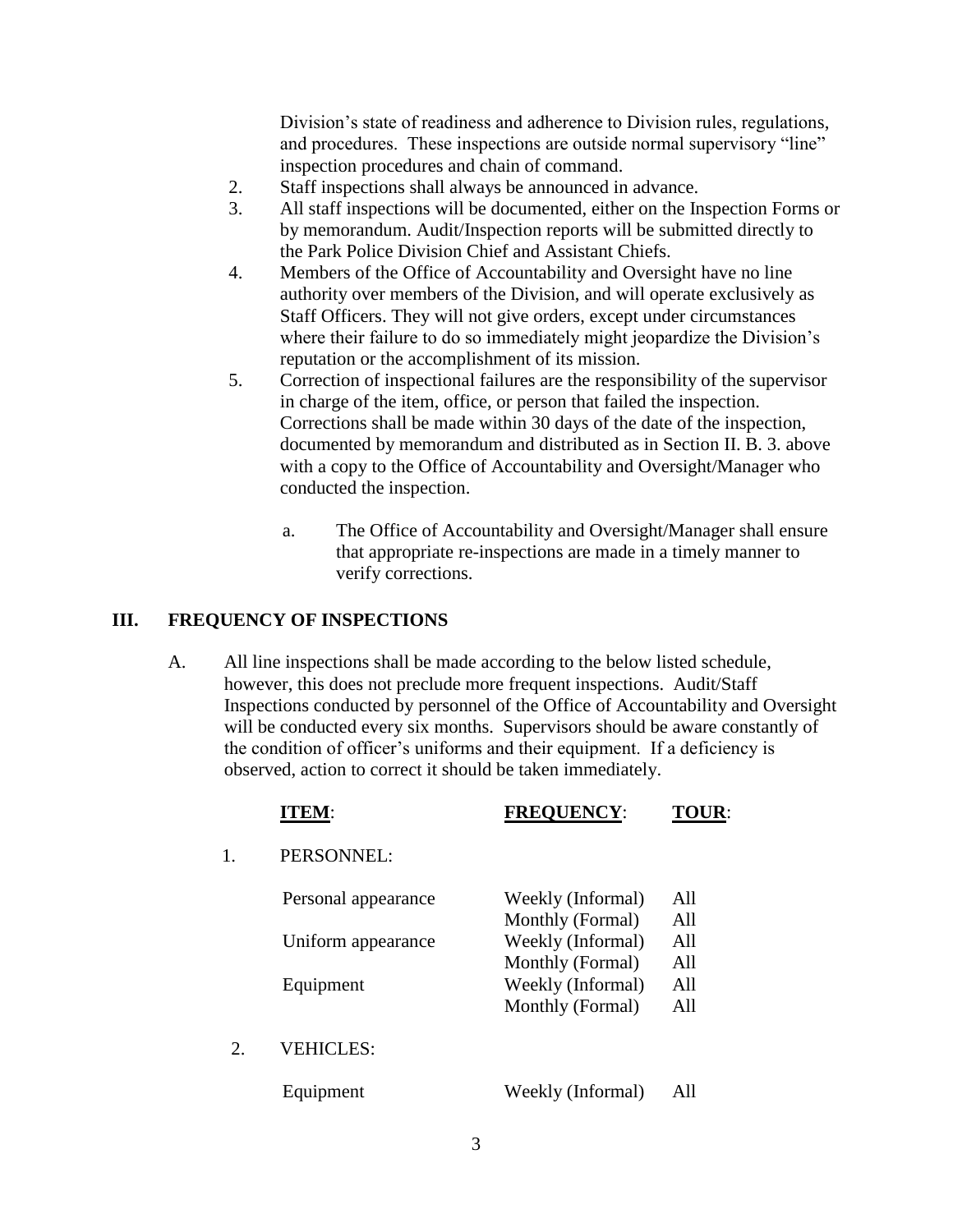|                   | Monthly (Formal)            | All |
|-------------------|-----------------------------|-----|
| Calibration       | Bi-Annually                 | All |
| Serviced          | 3,000 miles and/or 4 months |     |
| Cleanliness       | Weekly (Informal)           | All |
|                   | Monthly (Formal)            | All |
| General condition | Weekly (Informal)           | All |
|                   | Monthly (Formal)            | All |

## 2. GENERAL EQUIPMENT:

| Shotguns & Ammo            | Weekly      | All |
|----------------------------|-------------|-----|
| <b>Radar Units</b>         | Weekly      | All |
| <b>Radar Calibrations</b>  | Bi-Annually | Day |
| <b>Operations Manuals</b>  | Annually    | All |
| <b>PBT</b> Units           | Weekly      | All |
| <b>Portable Radios</b>     | Weekly      | All |
| Equipment sign-out logs    | Weekly      | All |
| <b>Riot Shields/Batons</b> | Monthly     | Day |

## 4. OFFICES AND FACILITIES:

a. Communications Section:

| <b>Cleanliness</b> | Weekly  | All |
|--------------------|---------|-----|
| Equipment          | Weekly  | All |
| Files              | Monthly | Day |
| Warrants           | Monthly | Day |

b. Records Section:

| General appearance Bi-Weekly   |           | Day |
|--------------------------------|-----------|-----|
| Files                          | Bi-Weekly | Day |
| Report sign-out book Bi-Weekly |           | Day |
| Fine receipts                  | Monthly   | Day |
| Security of monies             | Monthly   | Day |
| Spot reconciliation            | Monthly   | Day |

c. Property Section:

| Storage areas      | Monthly | Day |
|--------------------|---------|-----|
| Stock levels       | Monthly | Day |
| Records (sign-out) |         |     |
| and inventory)     | Monthly | Day |
| General appearance | Monthly | Day |

d. Evidence Unit: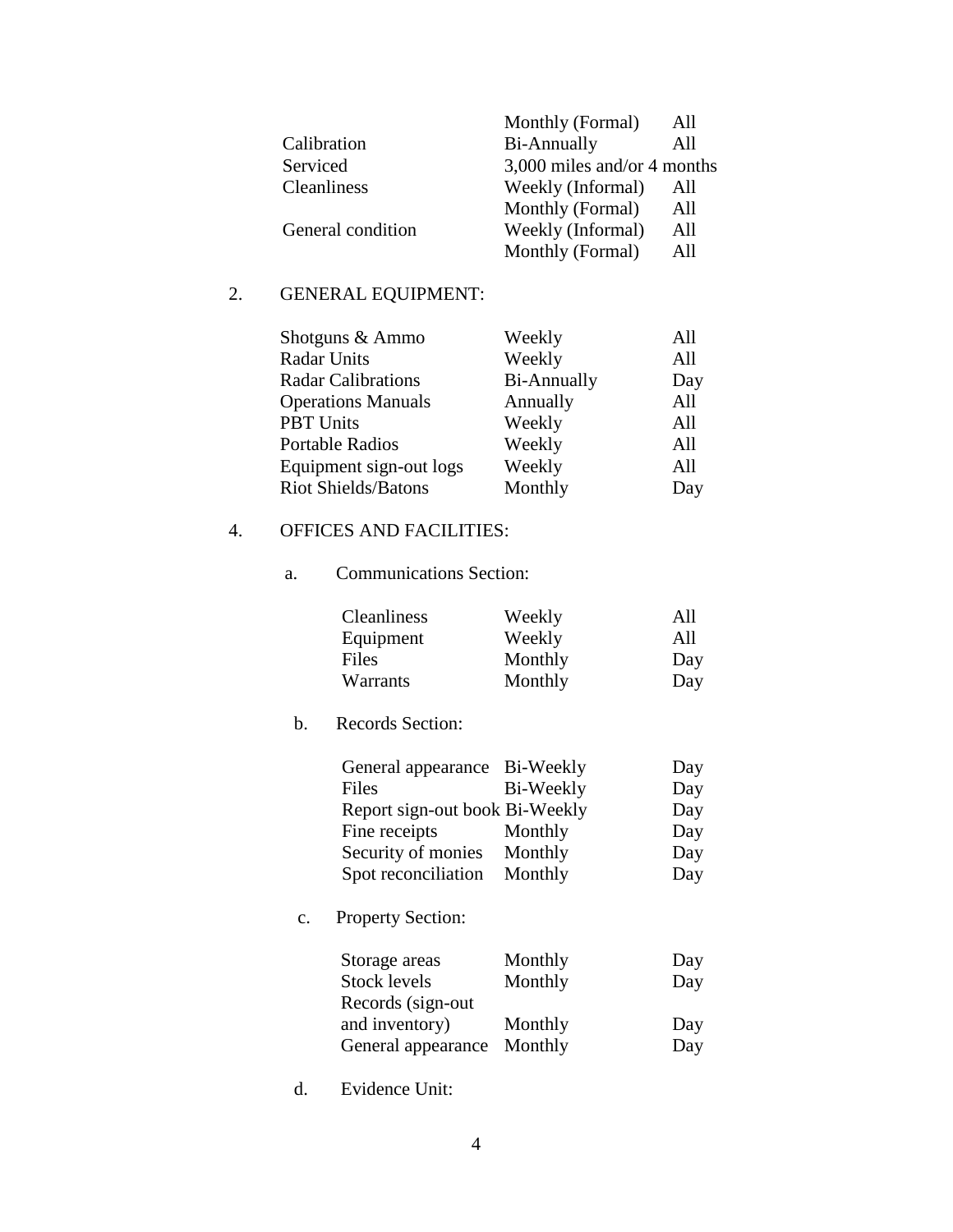|    | Evidence lockers:<br>Headquarters<br><b>Southern Station</b>                                | Monthly<br>Monthly                                     | Day<br>Day               |
|----|---------------------------------------------------------------------------------------------|--------------------------------------------------------|--------------------------|
| e. | Office of the Division Chief:                                                               |                                                        |                          |
|    | General appearance                                                                          | Monthly                                                | All                      |
| f. | <b>Southern Station:</b>                                                                    |                                                        |                          |
|    | General appearance                                                                          | Monthly                                                | All                      |
| g. | Enterprise/Cosca Facilities:                                                                |                                                        |                          |
|    | Main buildings<br>Stable area's                                                             | Monthly<br>Monthly                                     | All<br>All               |
| h. | <b>Tactical Services Section:</b>                                                           |                                                        |                          |
|    | Office/Locker room<br>Motorcycle Garage<br>Surveillance Equip.                              | Bi-Weekly<br>Bi-Weekly<br>Monthly                      | Day<br>Day<br>Day        |
| i. | <b>Investigations Services Section:</b>                                                     |                                                        |                          |
|    | General appearance<br>Security<br><b>Case Files</b><br>Case Assignment<br>Intelligence File | Monthly<br>Bi-Weekly<br>Monthly<br>Monthly             | All<br>All<br>All<br>All |
|    | Security                                                                                    | Bi-Weekly                                              | All                      |
| j. | <b>Staff Services:</b><br>General appearance<br><b>Computer Security</b>                    | Monthly<br>Bi-Weekly                                   | All<br>All               |
|    | <b>FUNCTIONS:</b>                                                                           |                                                        |                          |
|    | Training classes<br><b>Tactical operations</b><br>Special events<br><b>Firing Range</b>     | Varies*<br>When conducted<br>When conducted<br>Varies* | All<br>All<br>All<br>All |

5.